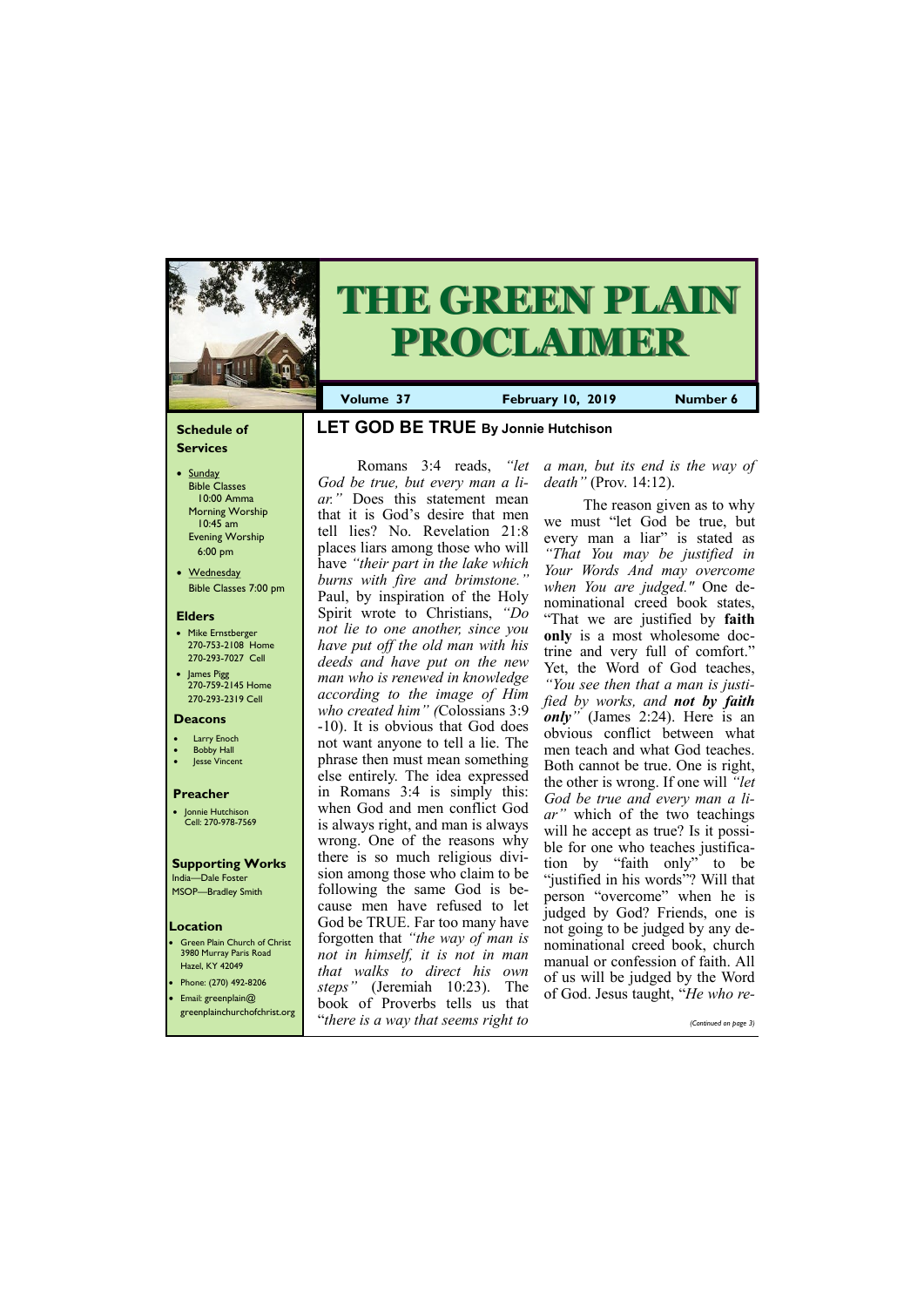# NEWS AND NOTES

- *REMEMBER IN PRAYER: Green Plain members*: Paul Brandon Lori Brandon, Peggy Jarvis, Rex and Margaret Enoch, Will Ed Travis , Mary Crutchfield, Vickie and Kaitlyn Canter, Tina Wyatt, Joanne Barnes. Frank Towery, Maxine Pool, Nancy Meacham, Hayes and Marjorie Grady, Mary Lowrie, Mary and Jesse Vincent, Jim Fielder. And Larry Enoch.
- **Family and Friends:** Betty Pond, Naomi Pigg, Byron White, Meredith Enoch, Kenneth Mizell, Walter Bryars, Ann Workman, Mike and Dollie Kiser, Will and Nancy Winchester, Dean Carroll, Maryanne Stubblefield, Annie Lyons, Kenzie Murdock, Brandon Wiggins, Jim Hutson, Amy Lyons, Janice Canter, Maryanne Pedigrew, Dale Foster and Thomas Cooper. If you know of those who need to be added or removed from our prayer list please write down their names and hand it to Jonnie.
- **LOCAL EVENTS:** The Spring session of the **Green Plain School of Biblical Studies** begins Monday, March 4th and continues through May 27th. The first six weeks Larry Powers will continue the study of 1 Corinthians; Glenn Head will teach 1st, 2nd, and 3rd John. The second six weeks Chris Kemp will teach the book of James and Jack Philipps will teach the book of Colossians. Our **Spring Gospel Meeting** is scheduled for April 7-11 with Larry Powers preaching.
- **Pantry items for February:** 3—Peanut Butter; 10—Jelly; 17—Shampoo; 24—Soups.
- Please remember our **snacks for the hospital program** and place your items in the baskets in the lobby.
- **PASS IT ON!** When you have finished reading this bulletin, why not pass it on to a loved one, friend or neighbor. Use this as a tool to spread the gospel. Or, pick up extra copies to hand or mail to others.
- **See our Facebook page** for announcements, updates and articles. Access to past editions of this bulletin are available on our website at http://greenplainchurchofchrist.org.
- **Mission Work:** Please continue to pray for the preachers this congregation is supporting in India and for Dale Foster, Ronnie Gootan, David Nance and Mike Kiser in their respective works.
- Watch **"A Bible Answer"** each Sunday morning at 8:00 am on WQWQ TV in Paducah, KY. This program is also available on their website at abibleanswertv.org and on GBN and YouTube**.**
- **February 2019 Anniversaries:** John and Laura Sales—1st; **Birthdays:** Krista Smith— 8th; John Sales—12th; Maxine Pool—19th; Jan Pigg—25th; If we have left anyone out please let us know so we may put it in next weeks bulletin.
- Satan will continue to have his way with you unless you resist him (James 4:7).



**Page 2**

*BIBLE RESEARCH QUESTION*

**This Week:** *Which of the prophets of the Old Testament is often called "the weeping prophet"?*

**Last Week**: *What book in the Bible never mentions God by name?* The book of Esther is filled with internal evidence of God's providence in the

life of Esther. Yet the book contains no references directly to God.



**Sunday AM** *"Paul in Athens"*

**Sunday PM** *"Using the Tongue* 

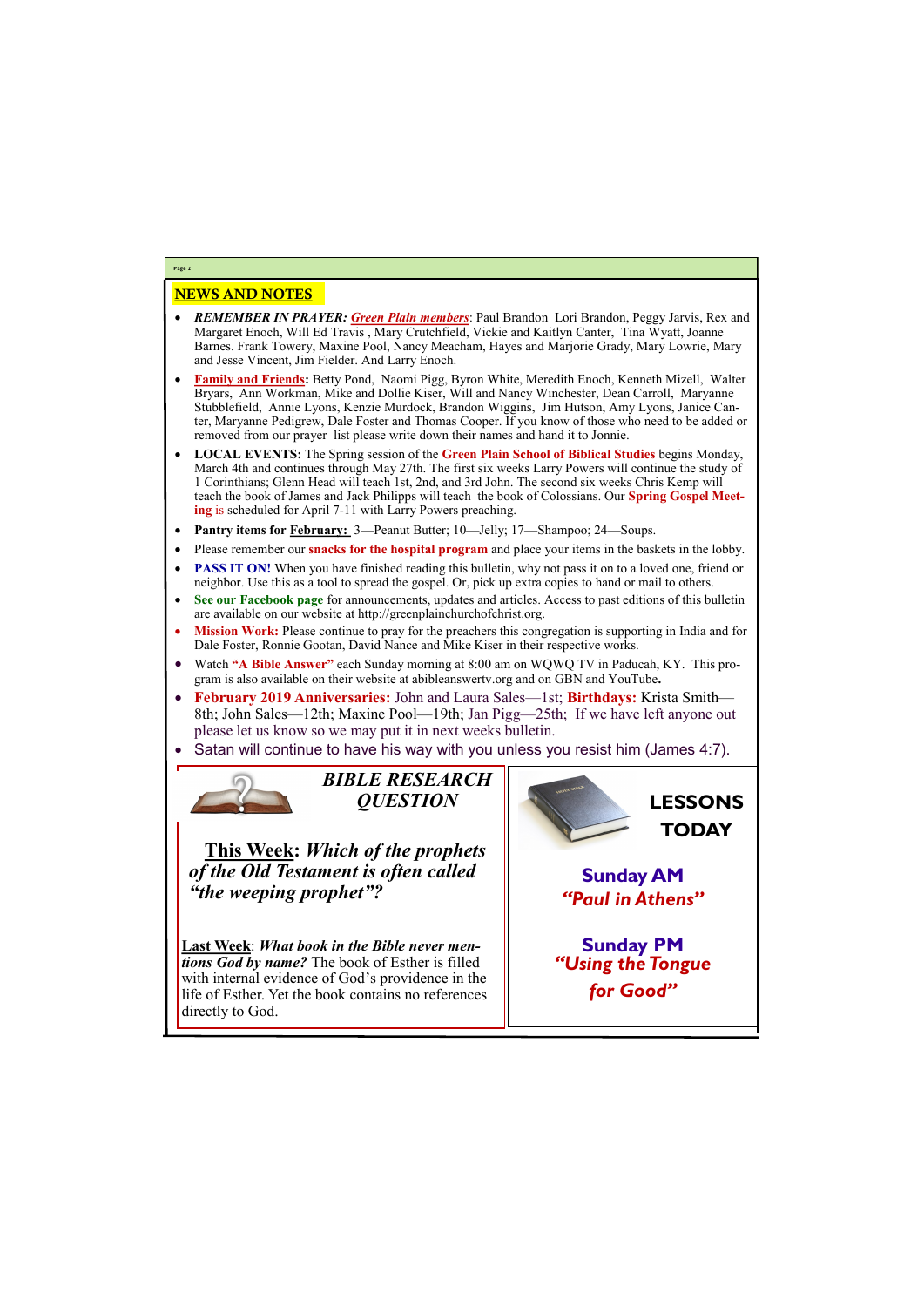**Page 3**

*jects Me, and does not receive My words, has that which judges him — the word that I have spoken will judge him in the last day"* (John 12:48).

Our plea to each reader is to search

the Bible for yourself as to whether what you believe and practice in religion is from God (Acts 17:11). If you find there is conflict between what the Bible teaches and what you have always believed and practiced, *"Let God be true, but every man a liar*."

*(Continued from page 1)*

# **HIGHWAY TO HELL** *By Gary L. Hutchens*

The way we live our lives is often referred to by various terms that indicate a particular direction taken. We'll speak of the course of a person's life, or what path he's taking in his life, or what road he's traveling through life. Our Lord Himself used this very frame of reference: "Enter by the narrow gate; for wide is the gate and broad is the way that leads to destruction, and there are many who go in by it. Because narrow is the gate and difficult is the way which leads to life, and there are few who find it." (Matt. 7:13-14).

 He spoke of two gates- one "narrow" and one "wide"- through which a person's life's walk will ultimately lead him. He also stated that there are two ways down which people choose to live their lives as they journey toward one of those gates. One wayvariously translated as being "difficult" (NKJV), "hard" (RSV), "strait" (ASV) and "narrow" (KJV)- leads to the "narrow" gate. The other way- described as "broad"- leads to the "wide" gate.

 It should be noted that there are only two ways and two gates. The understanding conveyed in the text is that everybody will choose one of those ways as the direction his life will take, and the ultimate destination of his life will be through one of those gates.

The gate through which a person will ultimately pass at the end of his life is fixed by

*(Continued on page* 

his own choice of which way he takes in life. The narrow way leads to the narrow gate through which is eternal life- Heaven! The broad way leads to the wide gate beyond which is eternal destruction- Hell!

 If Heaven is at the end of the narrow way, on the other side of the narrow gate, why would anyone choose any other way to travel through life? Perhaps because of what is conveyed in some of those other translations. Some people see it as a way that is "difficult," and "hard." But, really, the meaning of the text does not imply that traveling the narrow way through life is arduous or grueling. It is simply the way of truth, and living by truth requires consistent commitment.

 Going down the broad way, on the other hand, requires no commitment at all. It is truly the path of least resistance. The way of truth is straight, narrow, direct, perhaps more a path than a road. On the broad way there are no restrictions, anything goes. It's not just a road, it's a superhighway. A great many people like having no hard and fast rules, being able to do anything they want at any time. They take pleasure in the idea of not having to exercise any more self discipline than strikes their fancy at any given moment.